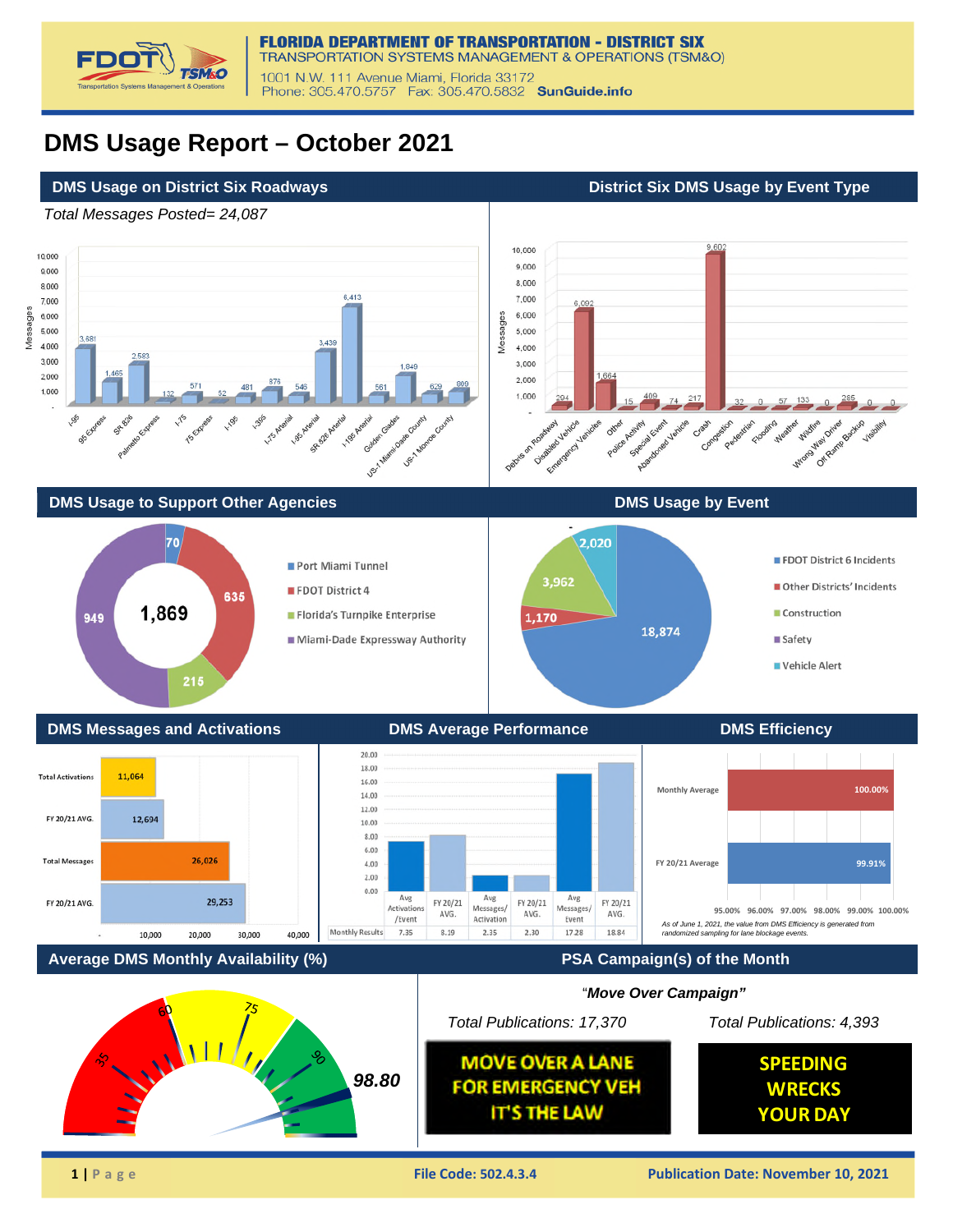

## **DMS Usage by Roadway (***Limited Access Facilities)*

| Roadway         | ID             | Location                          | # of<br><b>Activations</b> | # of<br><b>Messages</b> | <b>Duration</b><br>(Hr:Min:Sec) | Availability |
|-----------------|----------------|-----------------------------------|----------------------------|-------------------------|---------------------------------|--------------|
|                 | $\mathbf{1}$   | I-95 NB beyond NW 103 St          | 159                        | 357                     | 149:45:37                       | 100.00%      |
|                 | 22             | I-95 NB south of NW 62 St         | 118                        | 305                     | 131:45:00                       | 100.00%      |
|                 | $75***$        | I-95 NB before SR 112             | 215                        | 524                     | 231:30:30                       | $N/A**$      |
|                 | 77             | I-95 NB beyond SW 8 St            | 268                        | 632                     | 663:26:25                       | 99.40%       |
|                 | $\overline{2}$ | I-95 SB north of Ives Dairy Rd    | 165                        | 406                     | 188:51:10                       | 100.00%      |
| $1 - 95$        | 3              | I-95 SB north of Miami Gardens Dr | 227                        | 560                     | 211:05:33                       | 100.00%      |
| <b>MAINLINE</b> | 095NB013.5LL   | I-95 NB north of NW 173 St        | 85                         | 168                     | 98:14:53                        | 99.94%       |
|                 | 20             | I-95 SB south of NW 119 St        | 120                        | 313                     | 431:41:37                       | 100.00%      |
|                 | 21             | I-95 SB south of NW 62 St         | 163                        | 433                     | 564:04:07                       | 100.00%      |
|                 | $74***$        | I-95 SB beyond of SR 112          | 148                        | 373                     | 456:07:44                       | $N/A**$      |
|                 | 76             | I-95 SB before Rickenbacker Cswy  | 36                         | 100                     | 109:45:45                       | 100.00%      |
|                 |                | <b>I-95 MAINLINE SUBTOTAL</b>     | 1704                       | 4171                    | 3236:18:21                      | 99.93%       |
|                 | 95X40          | 95X NB at NW 62nd St              | 114                        | 225                     | 137:23:56                       | 99.75%       |
|                 | 95X45          | 95X NB at NW 125th St             | 136                        | 309                     | 161:14:17                       | 100.00%      |
| 95              | 95XSB45        | 95X SB at NW 62nd St              | 130                        | 301                     | 211:51:56                       | 100.00%      |
| <b>EXPRESS</b>  | 95XSB50        | 95X SB at NW 125th St             | 106                        | 192                     | 146:57:32                       | 100.00%      |
|                 | 095SB014.6-EL  | 95X SB at Miami Gardens Dr        | 222                        | 475                     | 196:17:20                       | 99.94%       |
|                 | 095NB014.8-EL  | 95X SB north of Miami Gardens Dr  | 65                         | 119                     | 85:45:20                        | 99.50%       |
|                 |                | <b>95 EXPRESS SUBTOTAL</b>        | 773                        | 1621                    | 939:30:21                       | 99.87%       |
|                 | $\overline{4}$ | SR 826 EB east of NW 67 Ave       | 67                         | 203                     | 137:02:38                       | 100.00%      |
|                 | 5              | SR 826 EB east of NW 37 Ave       | 256                        | 641                     | 261:36:46                       | 100.00%      |
|                 | 826NB014.38    | SR 826 NB beyond NW 122 St        | 68                         | 214                     | 125:28:01                       | 100.00%      |
|                 | 15             | SR 826 WB beyond NW 17 Ave        | 35                         | 74                      | 25:19:12                        | 100.00%      |
|                 | 17             | SR 826 WB beyond NW 47 Ave        | 88                         | 174                     | 69:42:58                        | 100.00%      |
|                 | 19             | SR 826 WB beyond NW 67 Ave        | 129                        | 278                     | 138:40:42                       | 100.00%      |
| SR 826 &        | 826NB010.36    | SR 826 NB before NW 58 St         | 88                         | 163                     | 130:10:50                       | 99.88%       |
| <b>PALMETTO</b> | 826SB013.74    | SR 826 SB before NW 103 St        | 85                         | 171                     | 94:59:15                        | 100.00%      |
| <b>EXPRESS</b>  | 826SB10.99     | SR 826 SB before NW 58 St         | 86                         | 145                     | 106:28:56                       | 100.00%      |
|                 | 826NB008.48    | SR 826 AT NW 25 ST                | 83                         | 169                     | 99:19:18                        | 98.80%       |
|                 | 826ELSB010.84  | SR 826 AT NW 66 ST                | 62                         | 103                     | 81:16:18                        | 95.06%       |
|                 | 826ELNB013.55  | SR 826 AT NW 108 ST               | 23                         | 45                      | 75:56:37                        | 100.00%      |
|                 | 826NB1.3-LL    | SR 826 NB before SW 72 St         | 62                         | 137                     | 162:11:37                       | 100.00%      |
|                 | 826NB4.8-LL    | SR 826 NB at SW 24 St             | 160                        | 342                     | 491:11:35                       | 100.00%      |
|                 | 826SB8.8-LL    | SR 826 SB at NW 36 St             | 129                        | 267                     | 561:31:29                       | 100.00%      |
|                 |                | <b>SR 826 SUBTOTAL</b>            | 1421                       | 3126                    | 2560:56:12                      | 99.58%       |
|                 | 075NB002.68    | I-75 NB before Miami Gardens Dr   | 29                         | 69                      | 96:15:23                        | 100.00%      |
|                 | 075SB002.70    | I-75 SB before Miami Gardens Dr   | 81                         | 245                     | 112:45:08                       | 100.00%      |
|                 | 075NB001.32    | <b>I-75 AT NW 89 AVE</b>          | 22                         | 60                      | 60:03:54                        | 78.30%       |
| $1 - 75 & 75$   | 075SB001.29    | I-75 SB ramp from NW 138 St       | 94                         | 272                     | 138:32:23                       | 100.00%      |
| <b>EXPRESS</b>  | 75SB000.4-LL   | I-75 SB before HEFT               | 39                         | 53                      | 76:14:19                        | 100.00%      |
|                 | 75SB004.1-LL   | I-75 SB South of Miami Gardens Dr | 60                         | 115                     | 63:25:17                        | 75.01%       |
|                 |                | <b>I-75 SUBTOTAL</b>              | 325                        | 814                     | 547:16:24                       | 92.22%       |
| $1 - 195$       | 57             | I-195 EB before North Miami Ave   | 33                         | 75                      | 128:54:41                       | 100.00%      |
| <b>MAINLINE</b> | 105            | I-195 WB before Alton Rd          | 164                        | 436                     | 236:30:22                       | 100.00%      |
|                 |                | <b>I-195 MAINLINE SUBTOTAL</b>    | 197                        | 511                     | 365:25:03                       | 100.00%      |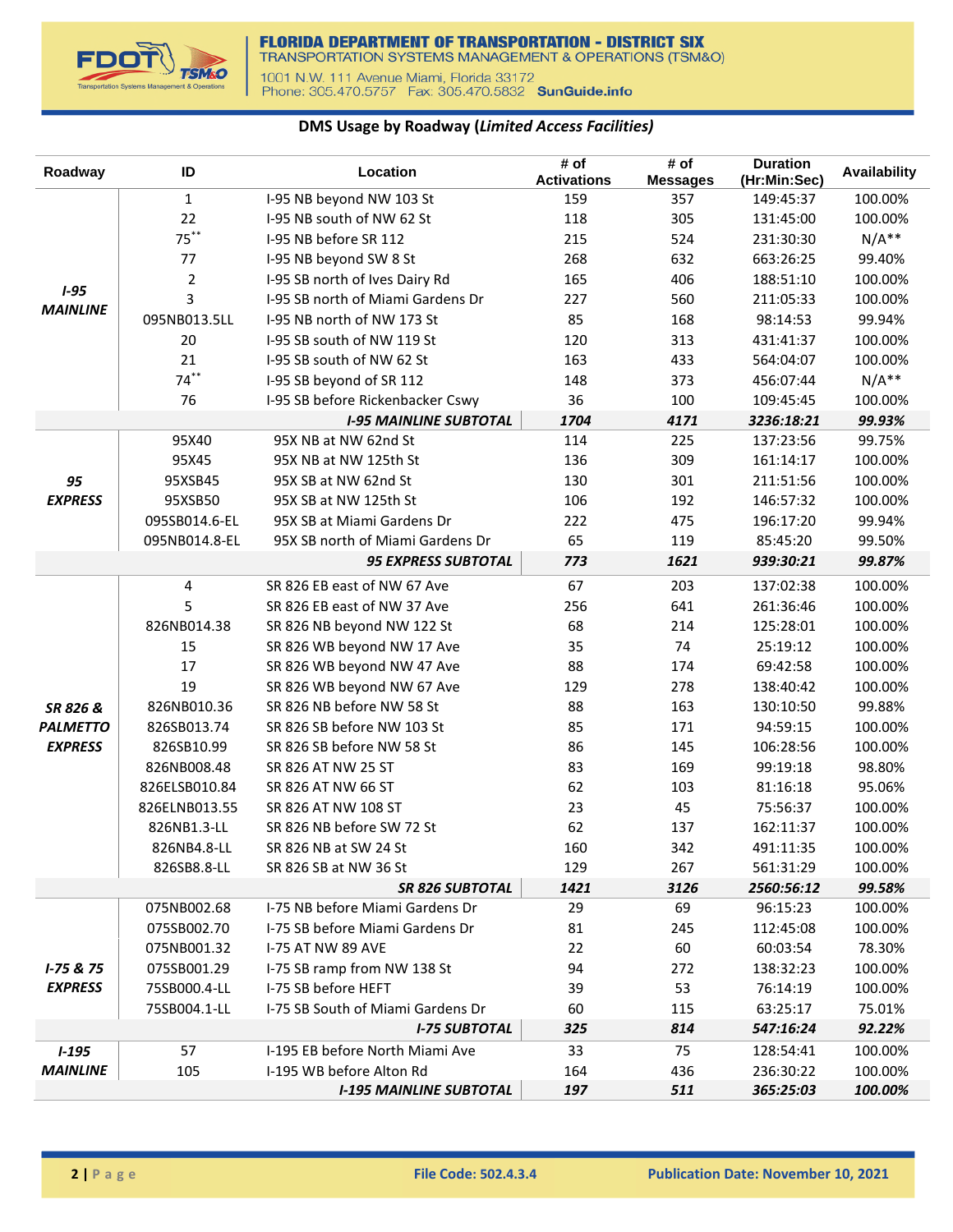

## **FLORIDA DEPARTMENT OF TRANSPORTATION - DISTRICT SIX**<br>TRANSPORTATION SYSTEMS MANAGEMENT & OPERATIONS (TSM&O)

1001 N.W. 111 Avenue Miami, Florida 33172<br>Phone: 305.470.5757 Fax: 305.470.5832 SunGuide.info

| I-395 | 886WB | Port Blyd WB before US-1           | 173  | 432   | 423:56:46  | 96.08%  |
|-------|-------|------------------------------------|------|-------|------------|---------|
|       | 104   | I-395 WB at Watson Island          | 265  | 647   | 550:45:47  | 100.00% |
|       |       | <b>I-395 SUBTOTAL</b>              | 438  | 1079  | 974:42:33  | 98.04%  |
|       |       | LIMITED ACCESS FACILITIES SUBTOTAL | 4858 | 11322 | 8624:08:54 | 98.54%  |

## **DMS USAGE BY ROADWAY (ARTERIALS)**

| Roadway            | ID                  | Location                                  | # of<br><b>Activations</b> | # of<br><b>Messages</b> | <b>Duration</b><br>(Hr:min:ss) | <b>Availability</b> |
|--------------------|---------------------|-------------------------------------------|----------------------------|-------------------------|--------------------------------|---------------------|
|                    | 109                 | Ives Dairy EB Rd before I-95              | 138                        | 328                     | 146:40:27                      | 99.18%              |
|                    | 113                 | Ives Dairy Rd WB before I-95              | 131                        | 318                     | 143:39:58                      | 100.00%             |
|                    | 110                 | Miami Gardens Dr EB before I-95           | 157                        | 427                     | 152:41:52                      | 98.46%              |
| $1 - 95$           | 111                 | Miami Gardens Dr WB before I-95           | 166                        | 443                     | 157:57:56                      | 99.35%              |
| <b>ARTERIAL</b>    | 112                 | NW 103 St EB before I-95                  | 193                        | 540                     | 511:04:37                      | 100.00%             |
|                    | 106                 | NW 79 St EB before I-95                   | 218                        | 575                     | 558:36:46                      | 98.33%              |
|                    | 107                 | NW 54 St EB before I-95                   | 244                        | 628                     | 590:07:05                      | 99.95%              |
|                    | 108                 | SW 8 St EB before I-95                    | 158                        | 378                     | 306:39:31                      | 99.96%              |
|                    |                     | <b>I-95 ARTERIAL SUBTOTAL</b>             | 1405                       | 3637                    | 2567:28:12                     | 99.40%              |
|                    | 6                   | SR 826 WB west of NE 2nd Ave              | 264                        | 639                     | 221:42:04                      | 100.00%             |
| <b>GOLDEN</b>      | 7                   | Turnpike SB to Golden Glades              | 229                        | 552                     | 199:23:50                      | 100.00%             |
| <b>GLADES</b>      | $9^{\dagger}$       | US-441 NB at TRI-Rail                     | 80                         | 192                     | 108:13:11                      | $N/A^{\dagger}$     |
| <b>INTERCHANGE</b> | $10^+$              | SR 9 NB before Park & Ride                | 78                         | 188                     | 106:53:44                      | $N/A^{\dagger}$     |
|                    | 8                   | US-441 SB at NW 179 St                    | 198                        | 480                     | 190:09:35                      | 100.00%             |
|                    |                     | <b>GOLDEN GLADES INTERCHANGE SUBTOTAL</b> | 849                        | 2051                    | 826:22:24                      | 100.00%             |
|                    | SW24EB              | SW 24 St EB before SR 826                 | 112                        | 229                     | 122:41:47                      | 100.00%             |
|                    | SW24WB              | SW 24 St WB before SR 826                 | 112                        | 229                     | 122:41:38                      | 100.00%             |
|                    | SW40EB              | SW 40 St EB before SR 826                 | 91                         | 224                     | 195:55:03                      | 100.00%             |
|                    | SW40WB              | SW 40 St WB before SR 826                 | 53                         | 143                     | 79:03:37                       | 60.31%              |
|                    | SW56EB              | SW 56 St EB before SR 826                 | 65                         | 148                     | 87:12:14                       | 100.00%             |
|                    | SW56WB              | SW 56 St WB before SR 826                 | 65                         | 148                     | 87:12:09                       | 100.00%             |
|                    | SW72EB              | SW 72 St EB before SR 826                 | 62                         | 140                     | 86:07:21                       | 99.84%              |
|                    | SW72WB <sup>*</sup> | SW 72 St WB before SR 826                 | 0                          | 0                       | 0:00:00                        | $N/A^*$             |
| <b>SR 826</b>      | WFLAGLEREB          | W Flagler ST EB before SR 826             | 101                        | 201                     | 94:32:25                       | 100.00%             |
| <b>ARTERIAL</b>    | WFLAGLERWB          | W Flagler ST WB before SR 826             | 100                        | 200                     | 94:22:46                       | 100.00%             |
|                    | NW25EB              | NW 25 ST EB before SR 826                 | 108                        | 200                     | 98:17:14                       | 100.00%             |
|                    | NW25WB              | NW 25 ST WB before SR 826                 | 108                        | 204                     | 98:19:55                       | 100.00%             |
|                    | NW36EB              | NW 36 ST EB before SR 826                 | 115                        | 217                     | 106:30:47                      | 100.00%             |
|                    | NW36WB              | NW 36 ST WB before SR 826                 | 116                        | 220                     | 107:16:05                      | 100.00%             |
|                    | SW8EB               | SW 8 ST EB before SR 826                  | 122                        | 236                     | 125:41:29                      | 100.00%             |
|                    | SW8WB               | SW 8 ST WB before SR 826                  | 122                        | 234                     | 125:48:58                      | 100.00%             |
|                    | SW88EB              | Kendall DR EB before SR 826               | 46                         | 92                      | 79:38:12                       | 98.66%              |
|                    | SW88WB              | Kendall DR WB before SR 826               | 46                         | 92                      | 79:38:12                       | 98.22%              |
|                    | ADMS-103ST-EB       | NW 103 ST EB before SR-826                | 125                        | 334                     | 133:12:31                      | 100.00%             |
|                    | ADMS-103ST-WB       | NW 103 ST WB before SR-826                | 117                        | 308                     | 119:45:51                      | 100.00%             |
|                    | ADMS-122ST-EB       | NW 122 ST EB before SR-826                | 113                        | 313                     | 128:45:50                      | 98.27%              |
|                    | ADMS-122ST-WB       | NW 122 ST WB before SR-826                | 107                        | 293                     | 113:33:23                      | 99.04%              |
|                    | ADMS-154ST-EB       | NW 154 ST EB before SR-826                | 105                        | 317                     | 125:39:00                      | 100.00%             |
|                    | ADMS-154ST-WB       | NW 154 ST WB before SR-826                | 98                         | 292                     | 110:43:41                      | 100.00%             |